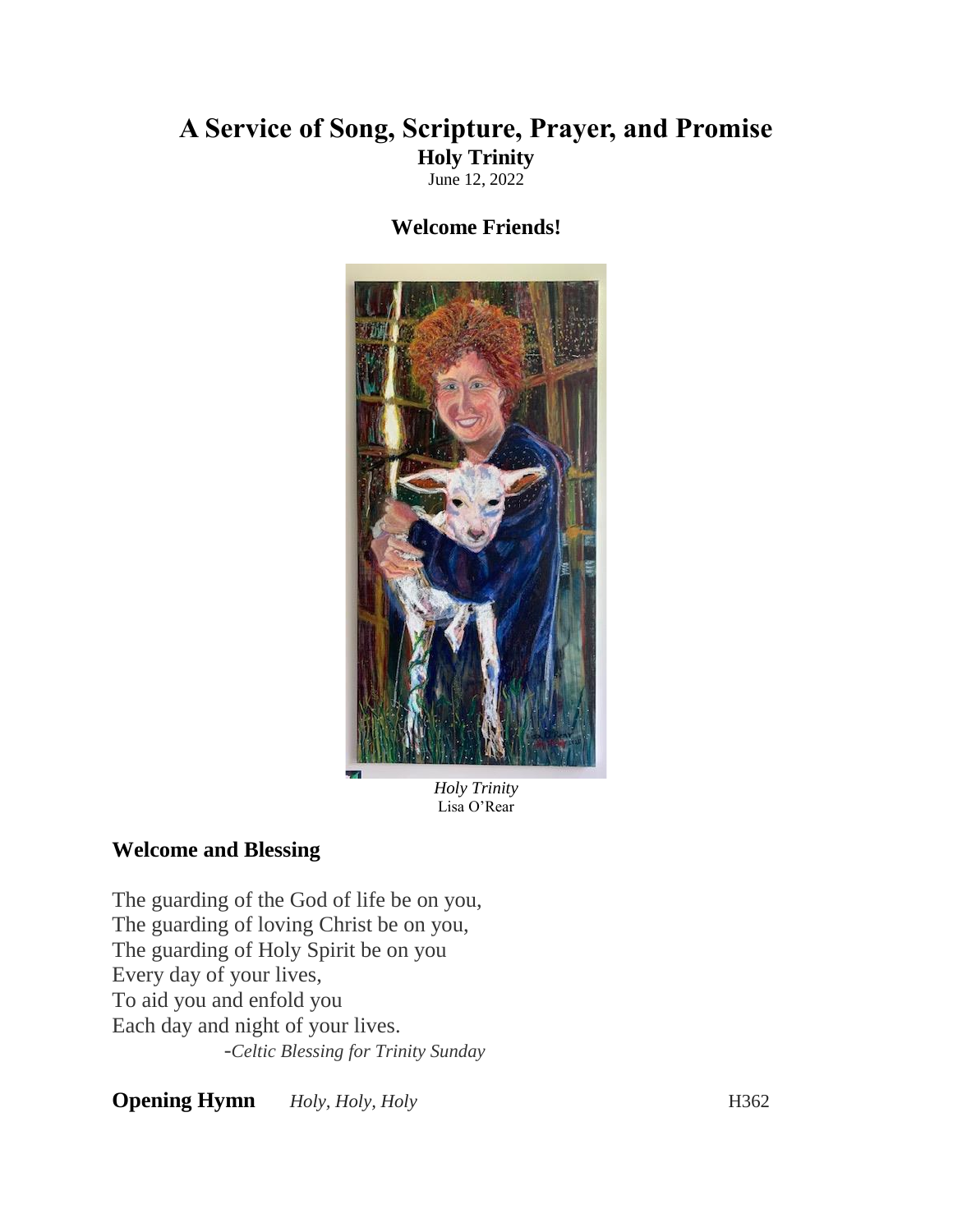# **Opening Sentence**

God is Spirit, and those who worship must worship in spirit and in truth. *John 4:24*

# **Scripture**

A reading from Proverbs.

#### **Proverbs 8:1-4, 22-31**

Does not wisdom call, and does not understanding raise her voice? On the heights, beside the way, at the crossroads she takes her stand; beside the gates in front of the town, at the entrance of the portals she cries out: "To you, O people, I call, and my cry is to all that live. The LORD created me at the beginning of his work, the first of his acts of long ago. Ages ago I was set up, at the first, before the beginning of the earth. When there were no depths I was brought forth, when there were no springs abounding with water. Before the mountains had been shaped, before the hills, I was brought forth- when he had not yet made earth and fields, or the world's first bits of soil. When he established the heavens, I was there, when he drew a circle on the face of the deep, when he made firm the skies above, when he established the fountains of the deep, when he assigned to the sea its limit, so that the waters might not transgress his command, when he marked out the foundations of the earth, then I was beside him, like a master worker; and I was daily his delight, rejoicing before him always, rejoicing in his inhabited world and delighting in the human race." *Lector:* Hear what the Spirit is saying to the people.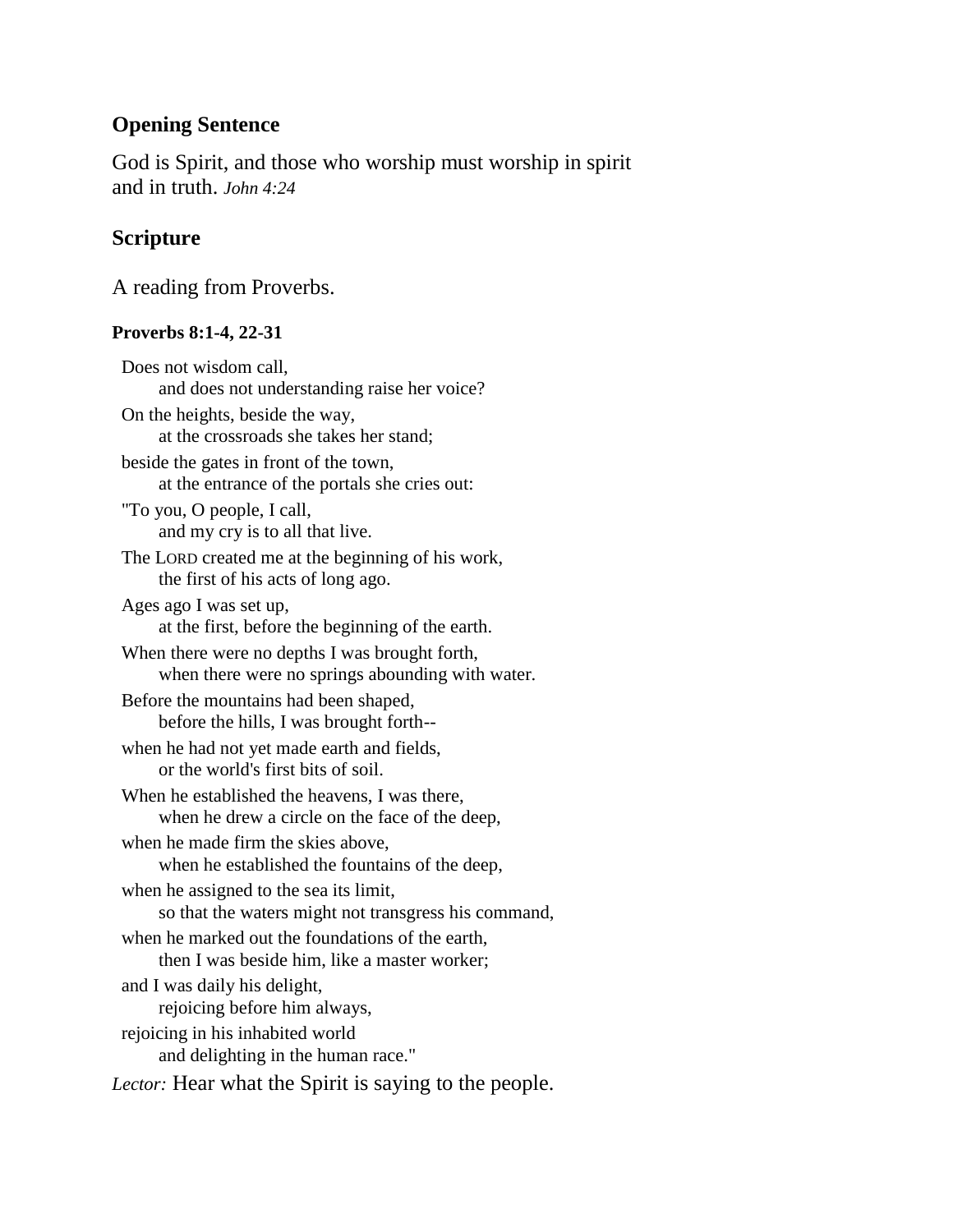## *People:* **Thanks be to God.**

## **Psalm 8**

#### *Domine, Dominus noster*

- 1 O LORD our Governor, \* how exalted is your Name in all the world!
- 2 Out of the mouths of infants and children \* your majesty is praised above the heavens.
- 3 You have set up a stronghold against your adversaries, \* to quell the enemy and the avenger.
- 4 When I consider your heavens, the work of your fingers, \* the moon and the stars you have set in their courses,
- 5 What is man that you should be mindful of him? \* the son of man that you should seek him out?
- 6 You have made him but little lower than the angels; \* you adorn him with glory and honor;
- 7 You give him mastery over the works of your hands; \* you put all things under his feet:
- 8 All sheep and oxen, \* even the wild beasts of the field,
- 9 The birds of the air, the fish of the sea, \* and whatsoever walks in the paths of the sea.
- 10 O LORD our Governor, \* how exalted is your Name in all the world!

## A Reading from Paul's Letter to the Romans.

#### *Romans 5:1-5*

Since we are justified by faith, we have peace with God through our Lord Jesus Christ, through whom we have obtained access to this grace in which we stand; and we boast in our hope of sharing the glory of God. And not only that, but we also boast in our sufferings, knowing that suffering produces endurance, and endurance produces character, and character produces hope, and hope does not disappoint us, because God's love has been poured into our hearts through the Holy Spirit that has been given to us.

*Lector:* Hear what the Spirit is saying to the People *People:***Thanks be to God.**

**Gradual Hymn** *God is love, let heaven adore* **H379**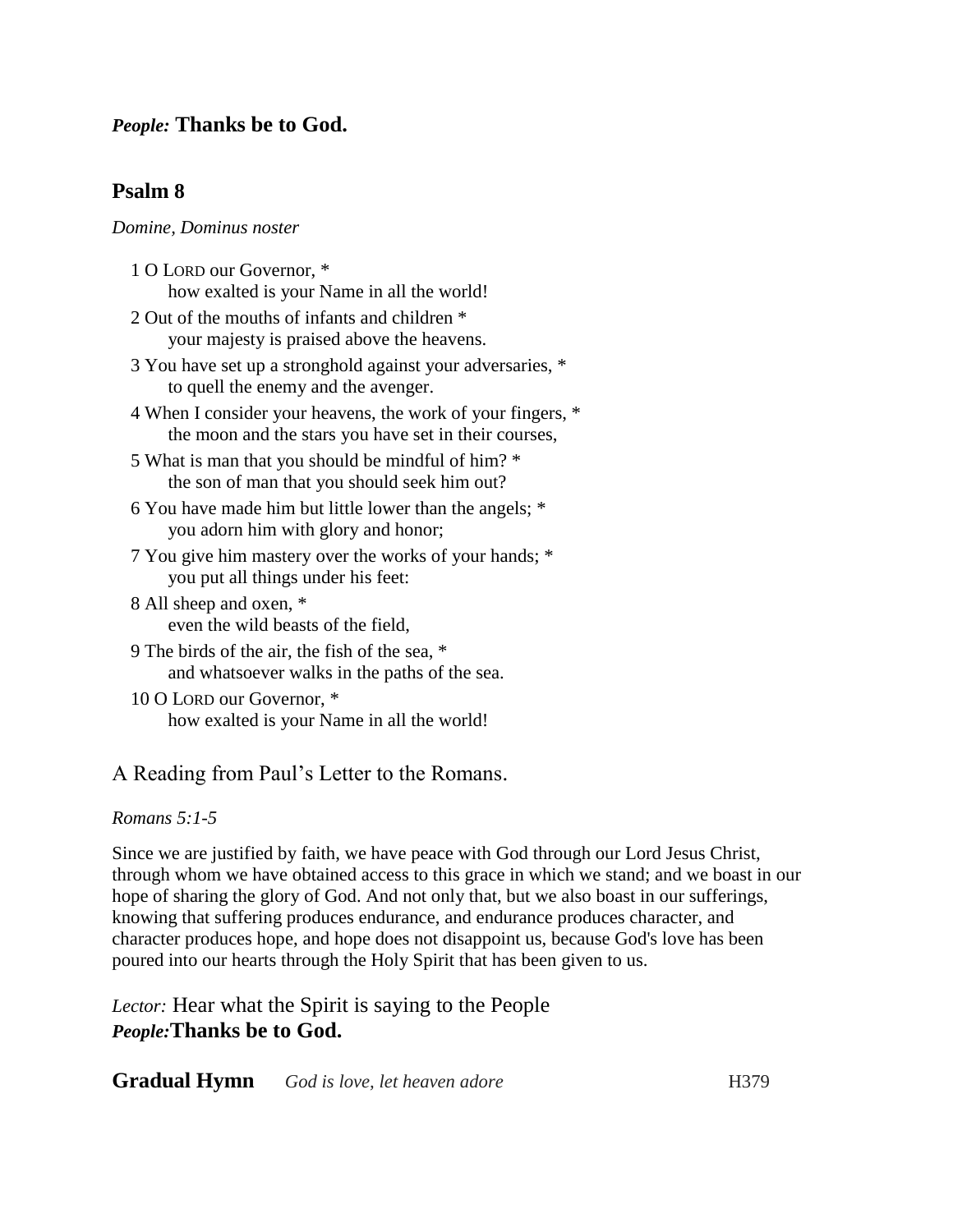# **Gospel**

# *Lector:* The Holy Gospel of our Lord Jesus Christ according to John. *People:* **Glory to you, Lord Christ.**

#### *John 16:12-15*

Jesus said to the disciples, "I still have many things to say to you, but you cannot bear them now. When the Spirit of truth comes, he will guide you into all the truth; for he will not speak on his own, but will speak whatever he hears, and he will declare to you the things that are to come. He will glorify me, because he will take what is mine and declare it to you. All that the Father has is mine. For this reason I said that he will take what is mine and declare it to you."

## *Lector:* The Gospel of the Lord. *People:* **Praise to you, Lord Christ.**

# **Homily**

## **Prayers of the People**

Holy, holy, holy God, in calling forth creation from the void, revealing yourself in human flesh, and pouring forth your wisdom to guide us, you manifest your concern for your whole universe. You invite us, as your people, to gather the world's needs into our hearts and bring them before you. Let us speak these words now, with one voice saying: *Holy Trinity, hear us.*

For the leaders of the church, especially Michael our presiding bishop, Mark our bishop, Arthur and Bill our assisting bishops, Lisa and Dawson, our priests, and all priests, deacons and laypeople who serve the church, that they may reflect your unity in every aspect of common life we pray: *Holy Trinity, hear us.*

# That in giving us your Christ and sharing with us your Holy Spirit, you may help us to understand the loving synergy between you and ourselves, made in your likeness we pray:

#### *Holy Trinity, hear us.*

For our families, our households, and our communities, that they may be sacred spaces of communion and mutual support, which build us and strengthen us in grace and truth, we pray:

#### *Holy Trinity, hear us.*

Thankful for our world, which you have made through Christ, and renewed in the power of his resurrection, that we may be wise and careful stewards of all creation, we pray: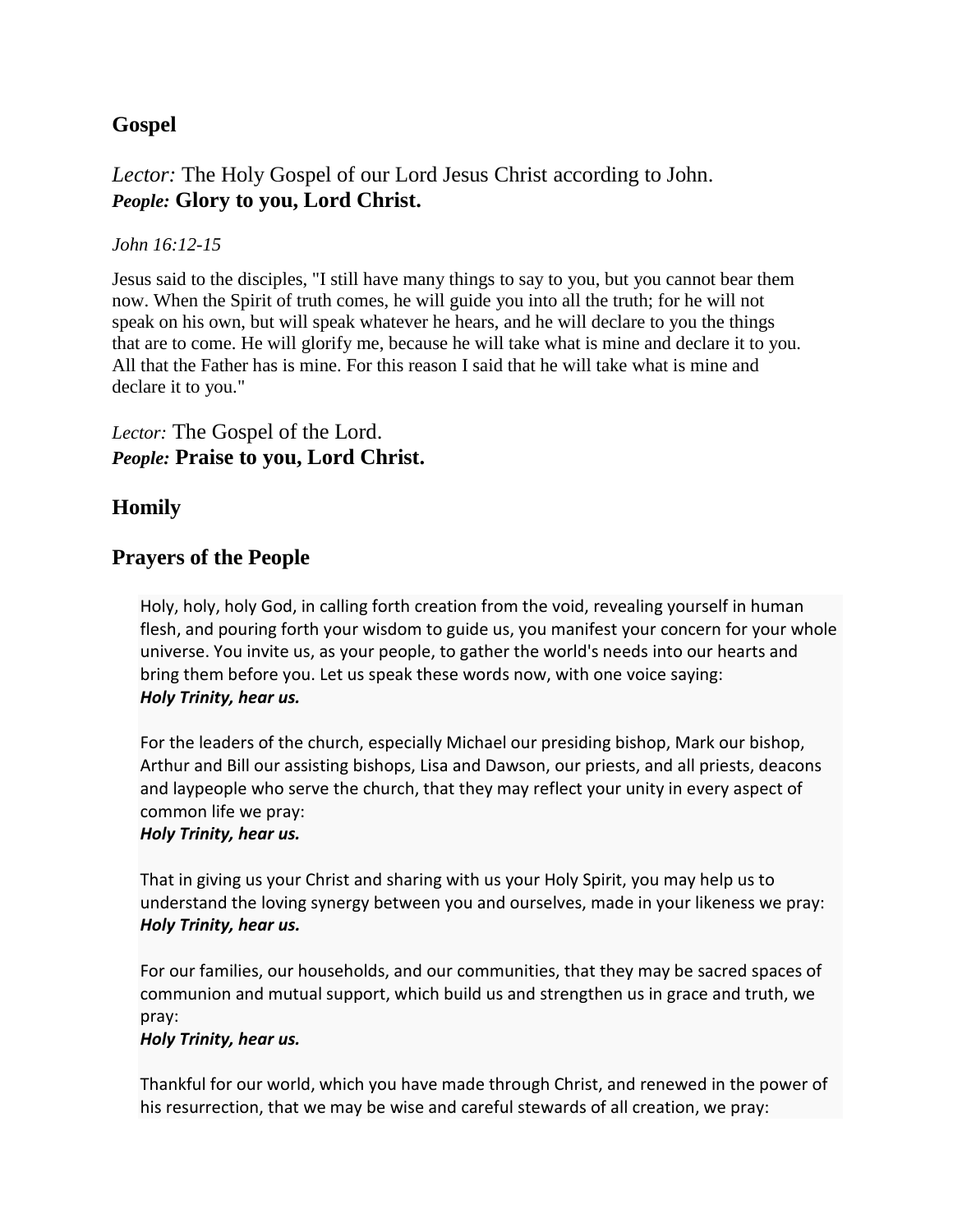#### *Holy Trinity, hear us.*

In the power of the Spirit who joins our prayers to Christ's ceaseless prayers for us, we pray for the sick, the suffering, and those who stand in any need. We pray for Michael Bailey, a member of this parish, who is incarcerated at the Richland Correctional Institution. We pray for all victims of gun violence and for the loved ones they leave behind. We pray for those we name now, silently or aloud…….For the healing of all the world from hate, violence, and terror we pray:

#### *Holy Trinity, hear us.*

For those who have died, peacefully in their beds, or in the midst of fear and trauma, we pray that they rest well with you. Hold their loved ones in your arms and comfort them in their sorrow and grief. For all this we pray:

## *Holy Trinity, hear us.*

#### *Celebrant*

Holy, holy, holy God, fill us with strength and courage, with discernment and compassion, that we may be your instruments of unconditional love, justice and peace in this world, that it may be on earth as it is in heaven. **Amen.**

 *Adapted from Intercessions for the Christian People and Intercessory prayers.*

### **Closing prayer**

Glory to God whose power, working in us, can do infinitely more than we can ask or imagine: Glory to him from generation to generation in the Church, and in Christ Jesus for ever and ever. **Amen***. Ephesians 3:20,21*